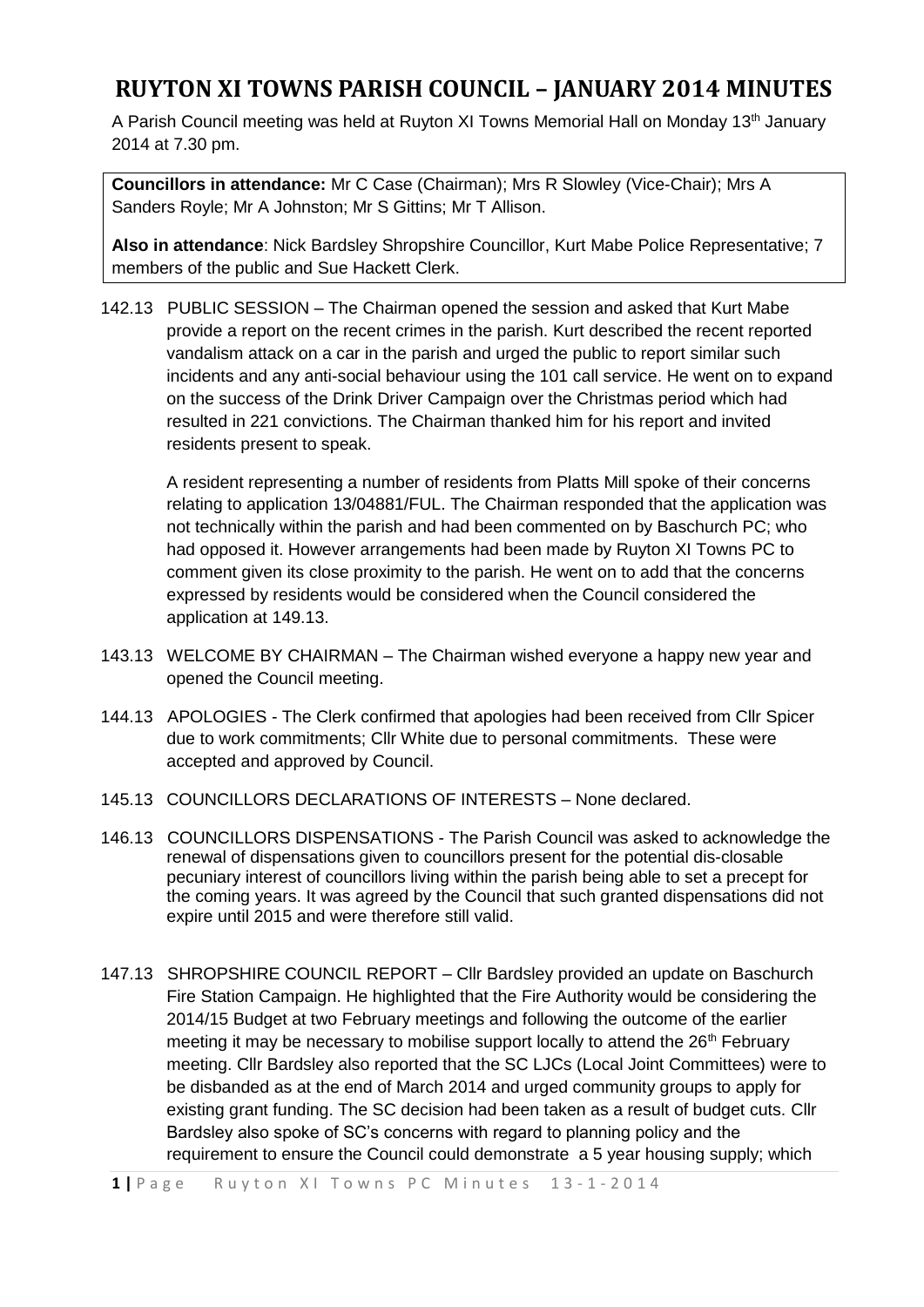currently over rides the draft LDF Policy & SAMDev submissions. The Chairman spoke of the need to ensure parish and town councils views on the matter could be consolidated by SALC and NALC alerted to this issue which affects all.

148.13 CONFIRMATION & ACCEPTANCE OF PREVIOUS MEETING MINUTES: Draft minutes of the Parish Council meeting held on 9 December 2013 were resolved without dissent as accurate and the Chairman instructed to sign them as such. (Proposed CC; Seconded ASR).

#### 149.13 PLANNING MATTERS

a. Council considered the following planning applications:

### **13/04881/FUL Platts Mill Farm, Platts Bridge Ryton XI Towns**

Conversion of existing outbuilding (previous office premises) to create live/work unit together with erection of building to house 20 no. boarding kennels.

The Parish Council agreed to object to the proposed erection/conversion of the building to house boarding kennels on site.

The objection was primarily based on the following planning considerations:

- Noise The Council believed that the intended site's close proximity to residential housing would create an unacceptable noise issue for local residents and remained unconvinced that this could be adequately mitigated by ensuring windows at the kennels are closed as suggested. This would in the Council's opinion be impractical and presumably not be in the best interest to the animals welfare. (RSPCA and PDSA guidance states that such kennels should be situated at least 400 metres from the nearest residential properties.) The nearest residential properties are approximately 50 -60 metres away from the proposed site. This supports the impracticalities of the proposed site.
- Other environmental and health risks associated with smell and waste would inevitably arise from the kennels and were considered detrimental to its residential locality.

In addition the Council was concerned over the additional traffic movements which are expected to arise affecting both Baschurch and Ruyton XI Towns. The Parish Council was not however opposed to an amended application being submitted which did not include kennels.

b. The Chairman reported on:

Ref No: 13/04408/FUL Mog Cottage , The Rough, Ruyton XI Towns Proposal: Erection of first floor extension; roof alterations………… Shropshire Council Decision: Permission granted.

Ref. No: 13/04042/FUL Hall Farm Church Street Ruyton XI Towns Proposal: Construction of a lagoon for the storage of digestate from our Anaerobic Digestion facility. Shropshire Council Decision: Permission granted.

The following applications were noted as awaiting a SC Planning Decisions: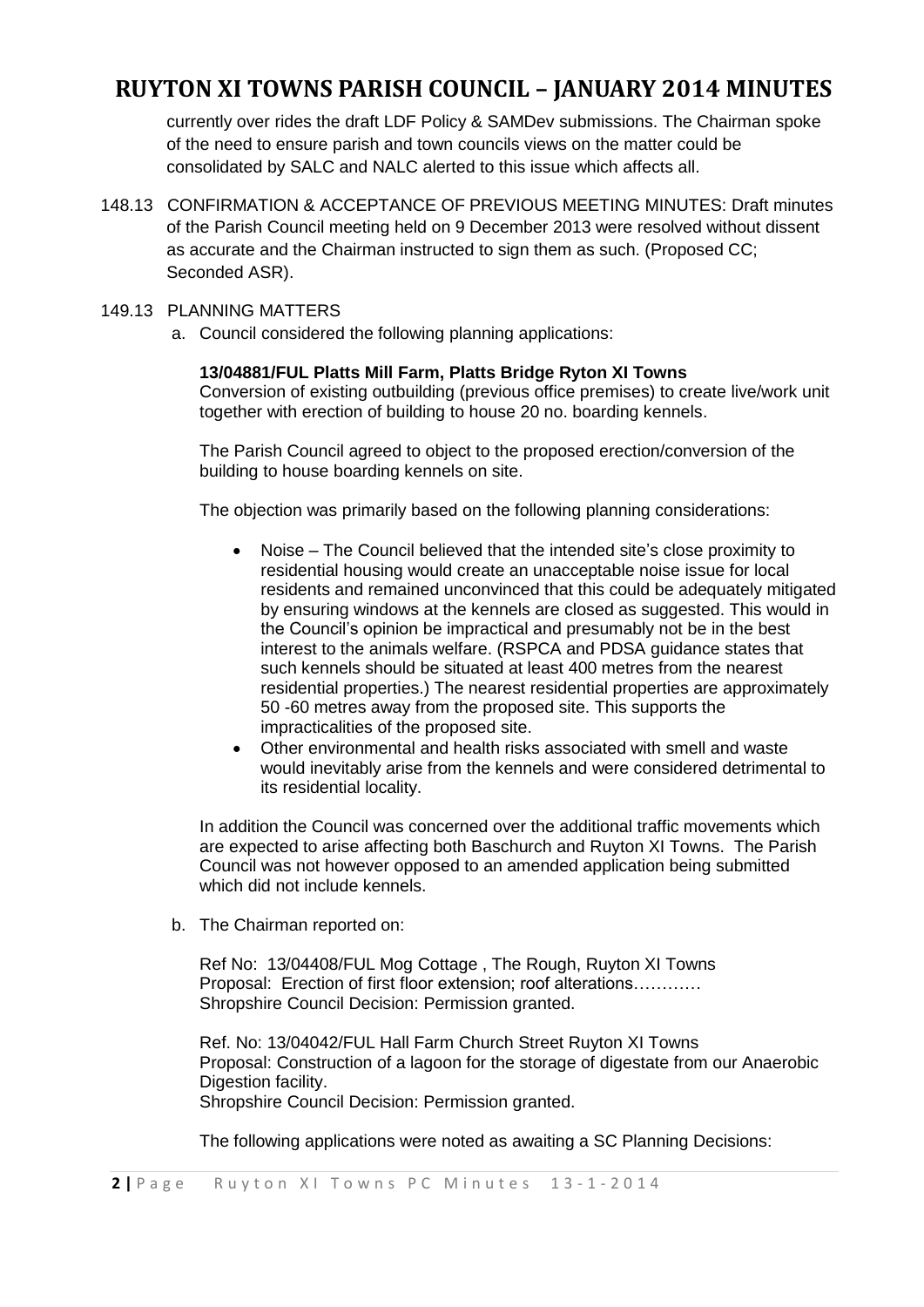Ref. No: 13/04250/FUL Wigmarsh Poultry Farm Holly Lodge West Felton. Proposal: Erection of 500kW wind turbine with 50m hub height (77m tip height) and associated works

Ref. No: 13/04080/VAR Barn Opposite Eldridge Holding (Butlers Barn) Elbridge Proposal: Variation of Condition 2 attached to Planning Permission 12/03060/FUL to be varied to include PV panels to roof, conservation sun pipe to en suite and raised eaves to garage.

- c. CIL Monies Priorities Council agreed that this had been decided at the December 2013 meeting and required no further discussion.
- 150.13 LOCAL REPORTS
	- a. Parish Newsletter Chairman confirmed that attempts to resurrect the newsletter were still on going.
	- b. Village Hall Committee Chairman reported on exterior and exterior improvements to the hall; and that the recent pantomime had been a huge success.
	- c. Hill Fort at Nesscliffe Cllr Allison reported on a recent project set up to uncover the hill fort.
- 151.13 HIGHWAYS & FOOTWAY LIGHTING Concerns about the VAS operating correctly from the Wykey approach were discussed; it was agreed that councillors would monitor the situation. The belisha beacon (outside the primary school) was reported as working.
- 152.13 PARISH'S RECREATIONAL SPACES
	- a. Doctor's Meadow The Chairman reported on proposals to repair the bench and it was agreed that the PC would meet half the costs of the repair work. Several councillors agreed to follow up on the damaged memorial bench located at Five Wavs.
	- b. Spinney Area Council agreed that SC Officer Clive Dean (CD) needed to progress the project with Penton's family. Action Clerk to inform CD.
	- c. Clerk informed the Council of a proposal (by CD) to place a memorial bench on the Cliffe. Council agreed to the proposal. Action Clerk to inform CD.
- 153.13 FINANCE The Clerk presented suppliers invoices etc; which required authorisation by the Parish Council for payment. It was resolved without dissent that Cllr Case and Cllr Slowley be instructed to sign and check the payments. (Proposed RS; Seconded AJ.)

| SO.              | Clerk                  | £537.33 | Salary payment 20/1/14                       |
|------------------|------------------------|---------|----------------------------------------------|
| CHQ 623 Clerk    |                        | £36.00  | Reimbursement travel, postage expenses.      |
|                  | CHQ624 V & W Electrics | £66.20  | Repairs to St Light Birch Grove.             |
| CHQ 625 DE Peate |                        | £389.50 | Aug - Dec Church yard & Village maintenance. |
|                  | CHQ627 Post office Ltd | £432.23 | 3 <sup>rd</sup> Quarter Tax and NI.          |
| CHQ626           | Canx.                  |         |                                              |

The Chairman confirmed the accuracy of the December bank reconciliation showing a reconciled balance in the accounts of £37,437.97. Gross interest in December of £3.18 having been earnt.

154.13 COUNCIL'S 2014/15 BUDGET & PRECEPT – The Clerk reported on the draft Budget 2014/15 and the various savings it included. See Appendix B and the council tax implications resulting from it see Appendix A. Council noted that the forecast closing balance £29,890 for 2013/14 was made up of an unrestricted closing balance of £16,375 which amounted to almost one year's budgeted spend.